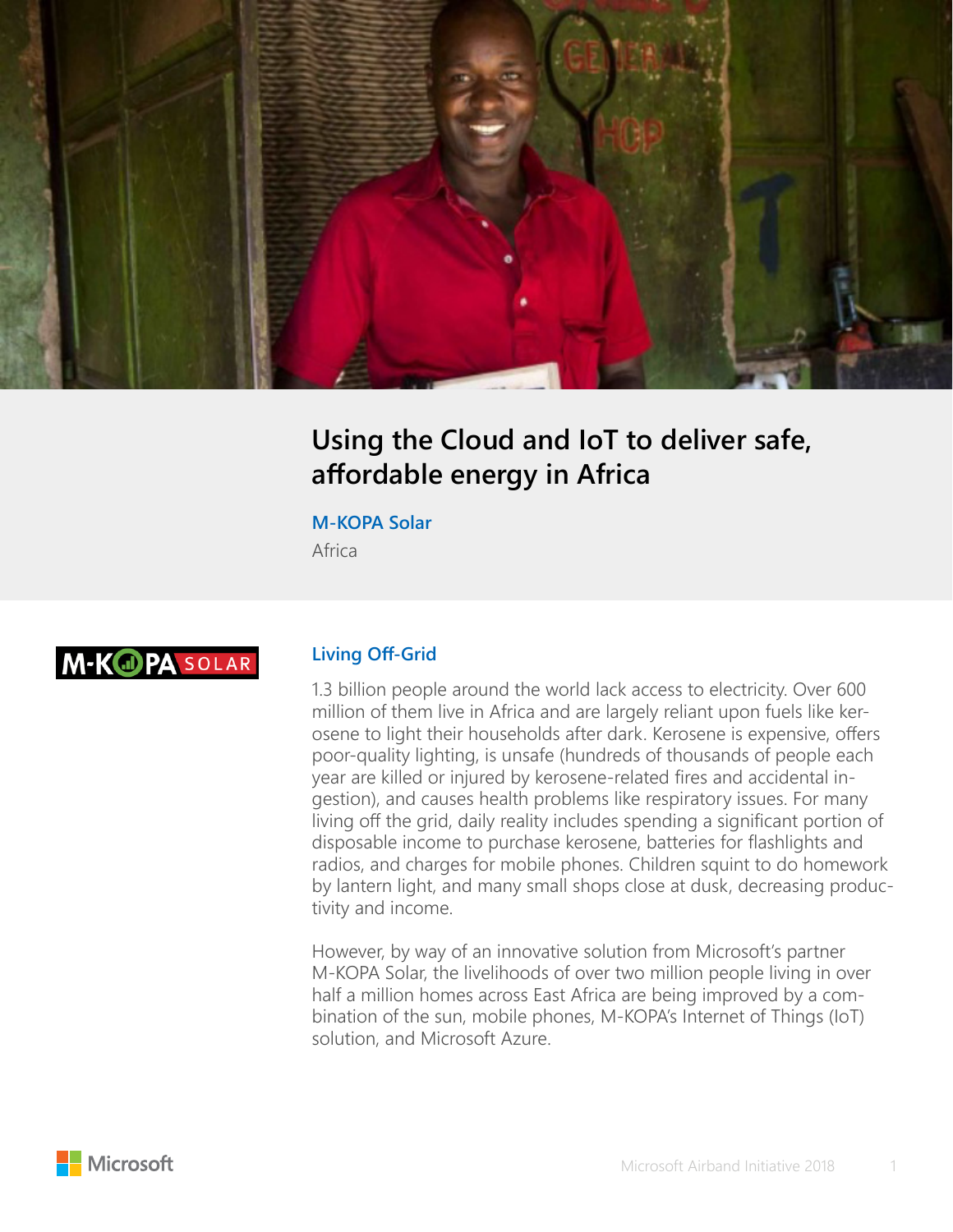#### **M-KOPA Solar**

M-KOPA is the largest provider of solar home systems in East Africa, providing pay-as-you-go access to clean energy solutions that displace kerosene. Powered by a small portable solar panel, M-KOPA's solar home system includes bright, efficient LED bulbs, a charging solution for mobile phones, rechargeable radio and flashlight, and an optional television – all for the same amount that would otherwise be spent on kerosene. M-KOPA now services over 500,000 homes, meaning over 2 million people now enjoy access to abundant lighting and upgradable productive assets like solar televisions, energy-efficient cooking stoves, internet-enabled smartphones, and water storage tanks. Its customers pay for their service from the convenience of their own mobile phones, making small payments made via mobile money services available on across the region.

## **The Power of Azure and IoT**

M-KOPA provides reliable energy and expanding services to its customers and it's accomplishing this through cutting-edge utilization of Azure services like Service Fabric, Data Lake, and Event Hub. Each solar home system is a cloud-connected IoT device, and Azure provides the infrastructure upon which M-KOPA has built its IoT platform.

This solution leverages many of the cloud capabilities of Microsoft Azure, using a wide range of platform-as-a-service capabilities such as App Services, Azure Functions, Azure SQL Database and CosmosDB. M-KOPA's transition from datacenter to IaaS to PaaS has enabled a cost-efficient, highly scalable and manageable technology platform which underpins its business. With the power of Cortana Intelligence Suite (including Azure Machine Learning) and Power BI, M-KOPA can receive predictive information about everything from battery telemetry data to customer repayment behavior, delivering actionable business insights to grow their business and keep their customers happy.

## **Unlocking Opportunities**

With the flick of a switch, M-KOPA's customers access clean energy to power their homes, charge their phones, and tune in to radio and television. These systems help unlock people's economic potential by making them healthier, wealthier and more productive. M-KOPA truly lives up to its promise of allowing its customers to "upgrade your life". M-KOPA's innovative and affordable solution is connecting much-needed services to millions of people who were previously excluded due to geography or lack of funds. Through the innovation of M-KOPA and the power of Microsoft Azure, more people in Africa are accessing products and services that help them be more connected, productive, and financially secure.